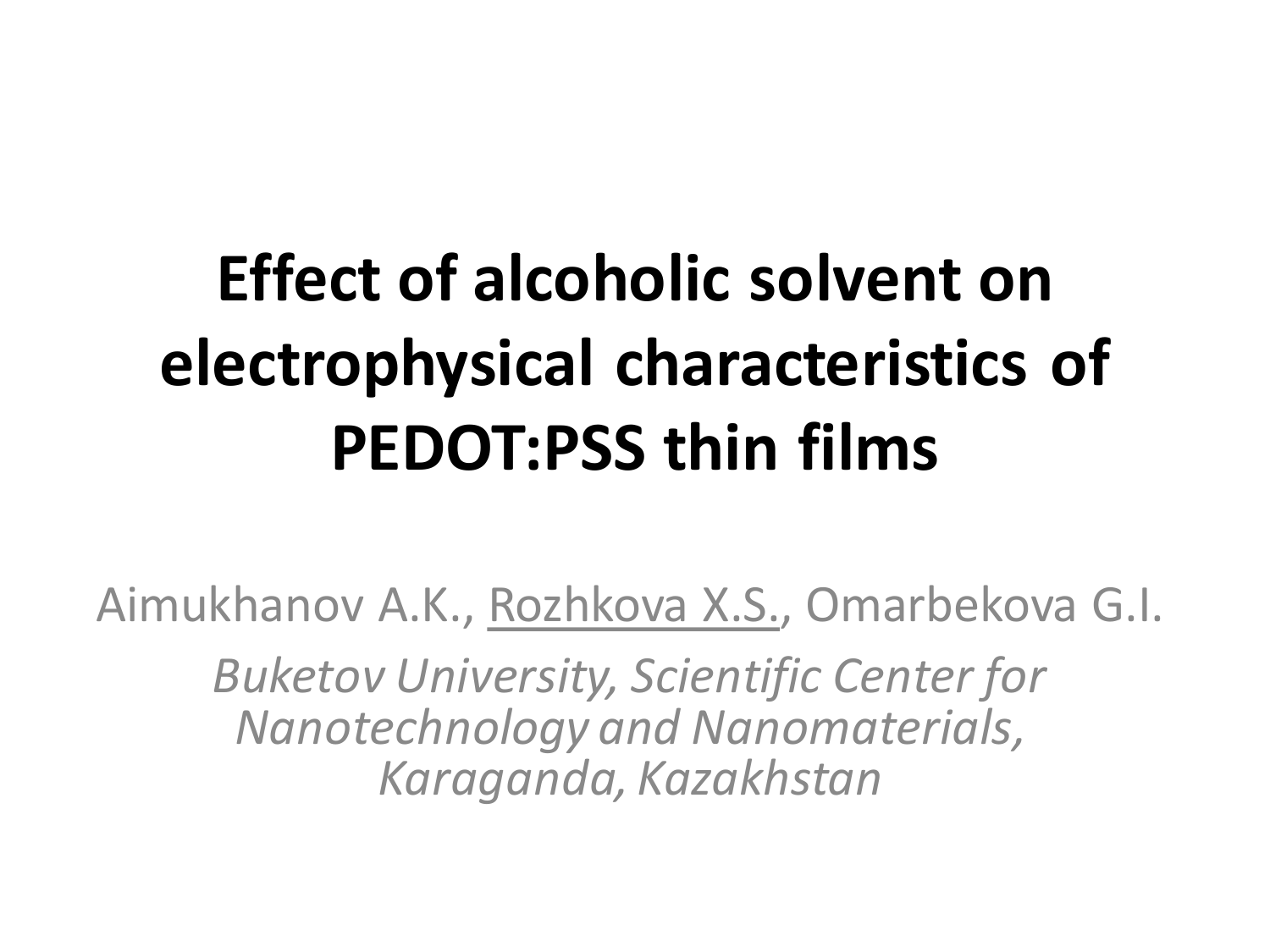*The objects of investigation* are thin films of the conductive polymer PEDOT: PSS with a modified surface. The modification of the PEDOT: PSS polymer was carried out by adding ethyl and isopropyl alcohol to the bulk of the polymer and in alcohol vapors.



**Chemical structure Ethanol, Izopropanol, PEDOT and PSS**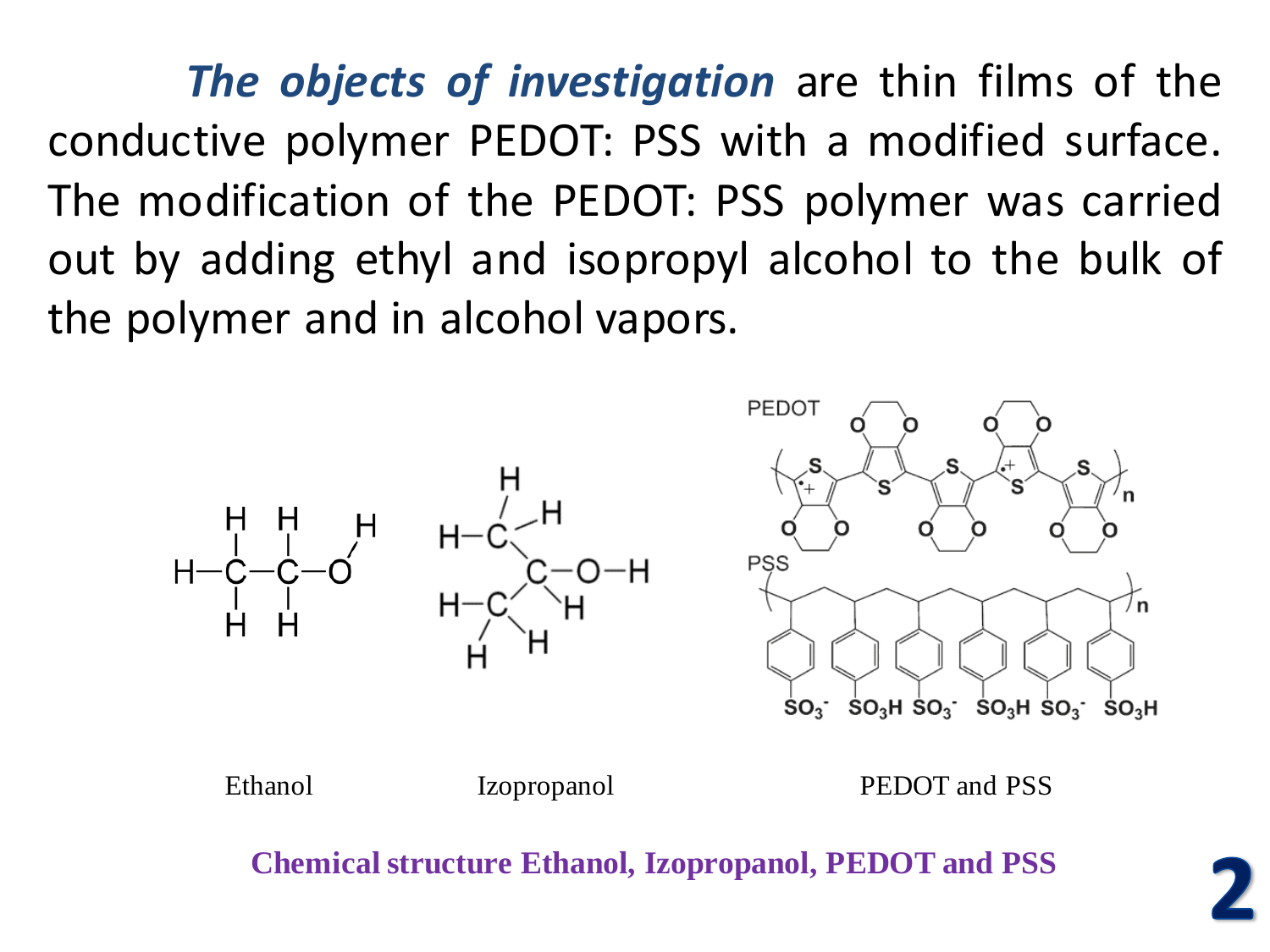#### 3D images of the surface morphology of PEDOT: PSS films



a) PEDOT:PSS; b) 50% PEDOT:PSS  $/$  50% ethanol; c) 50% PEDOT:PSS / 25% ethanol / 25% izopropanol; d) 50% PEDOT:PSS / 50% izopropanol;

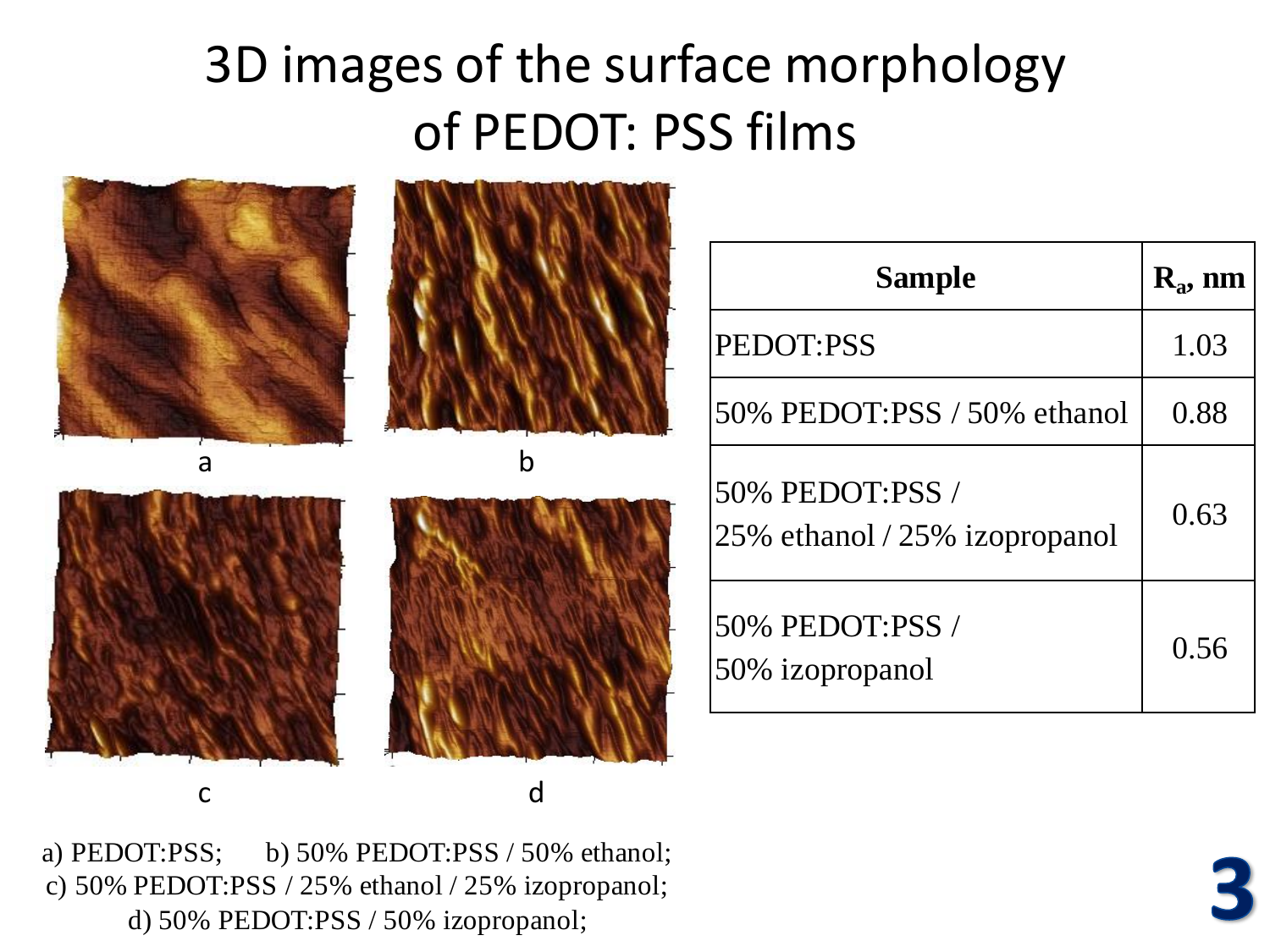### Absorption spectra

| <b>Sample</b>                             | <b>Adsorption Peak</b> |                  |              |                  |                  |  |
|-------------------------------------------|------------------------|------------------|--------------|------------------|------------------|--|
|                                           | $\lambda_1$ , nm       | $\lambda_2$ , nm | $\mathbf{D}$ | $\mathbf{D}_{2}$ | <b>FWHM</b> , nm |  |
| PEDOT:PSS                                 | 224                    | 260              | 0.28         | 0.03             | 28               |  |
| 50% PEDOT:PSS/50% ethanol                 | 224                    | 260              | 0.26         | 0.03             | 29               |  |
| 50% PEDOT:PSS/25% ethanol/25% isopropanol | 224                    | 260              | 0.24         | 0.03             | 31               |  |
| 50% PEDOT:PSS/50% isopropanol             | 224                    | 260              | 0.22         | 0.02             | 32               |  |

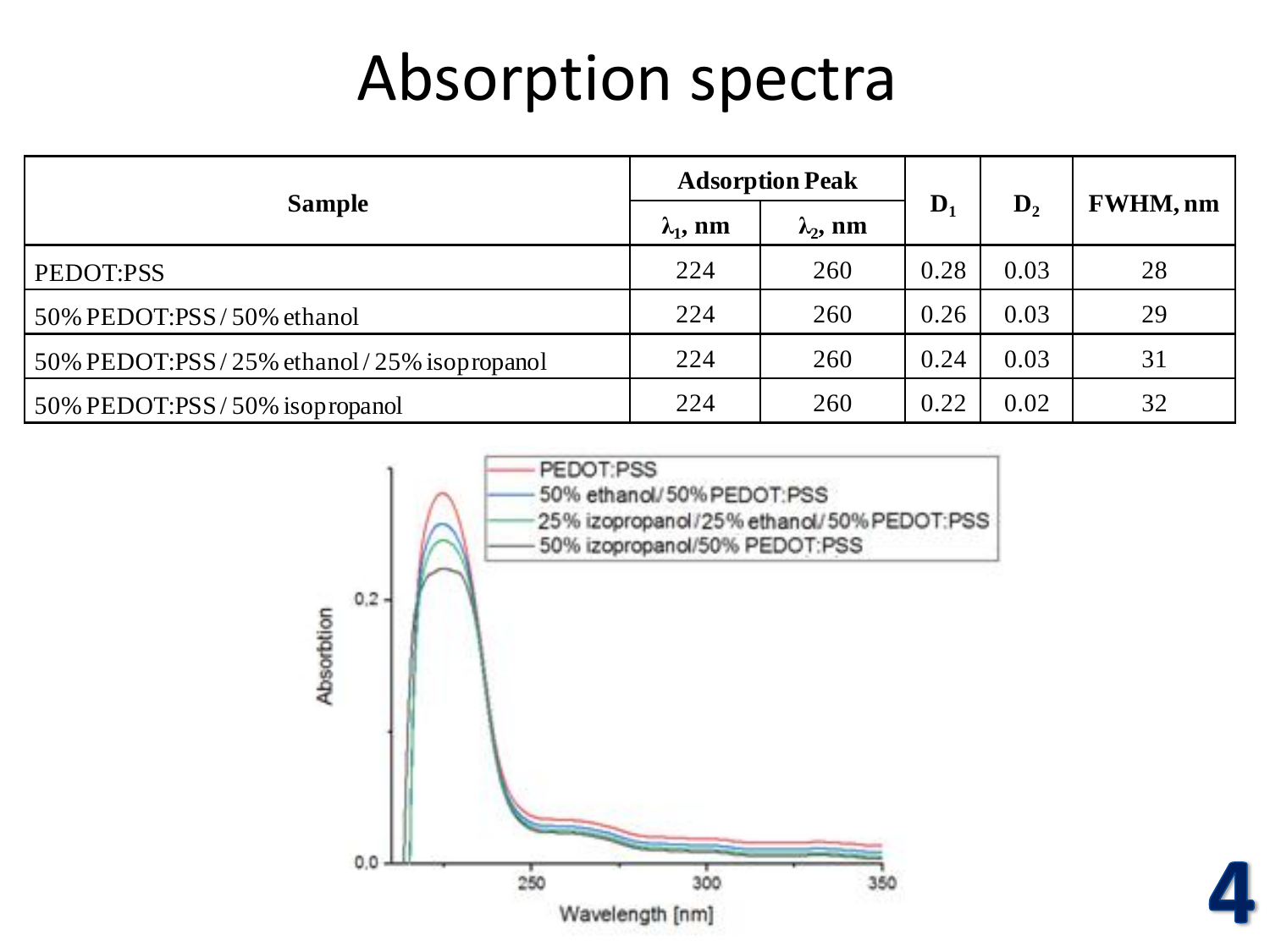#### Light impedance spectra of films of the standart and modified PEDOT:PSS

|          | <b>Sample</b>                                 | $\mathbf{R}_{h}$ , $\Omega$ | $\mathbf{R}_{\text{ext}}, \mathbf{\Omega}$ | $k_{eff}$ , $s^{-1}$ | $\tau_{\text{eff}}$ , ms |
|----------|-----------------------------------------------|-----------------------------|--------------------------------------------|----------------------|--------------------------|
|          | PEDOT:PSS                                     | 56.51                       | 12772                                      | 47.86                | 20.89                    |
|          | 50% PEDOT:PSS / 50% ethanol                   | 50.45                       | 7472.6                                     | 59.09                | 16.92                    |
| $6000 -$ | 50% PEDOT:PSS / 25% ethanol / 25% isopropanol | 41.45                       | 4817.9                                     | 78.63                | 12.72                    |
|          | 50% PEDOT:PSS / 50% isopropanol               | 28.11                       | 2817.7                                     | 120.22               | 8.32                     |



1 – PEDOT:PSS;

- 2 50% PEDOT:PSS / 50% ethanol;
- 3 50% PEDOT:PSS /
	- 25% ethanol / 25% isopropanol;
- 4 –50% PEDOT:PSS / 50% isopropanol

\* voltage parameters -500 mV and frequency from 100 kHz to 0.5 Hz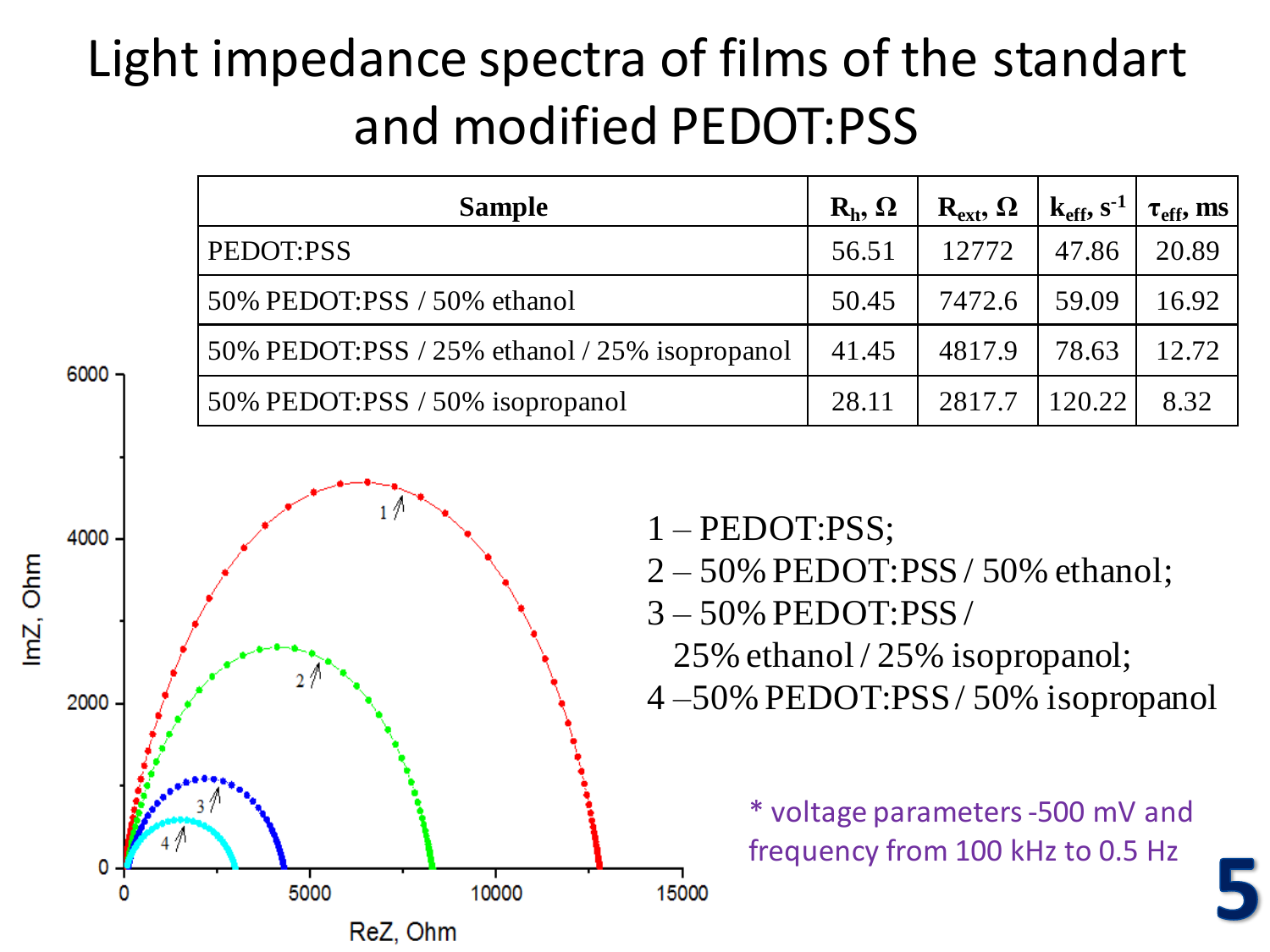# Сonclusion

- Modification of the PEDOT:PSS solution leads to an improvement in the morphology and structure of the film, namely to an improvement in the degree of domain homogeneity and a decrease in roughness
- Upon modification of PEDOT:PSS, a decrease in absorption due to the aromatic PSS fragment is observed in the optical spectra. This indicates a structural change in the PEDOT:PSS film upon the addition of alcohol solvents.
- The structural features of PEDOT:PSS affect the electrophysical parameters of the films. It was found that the modification of the structure of the conducting layer PEDOT:PSS leads to an improvement in the electrical transport properties of the film, which in turn increases the values of the efficiency and QE of the cell.